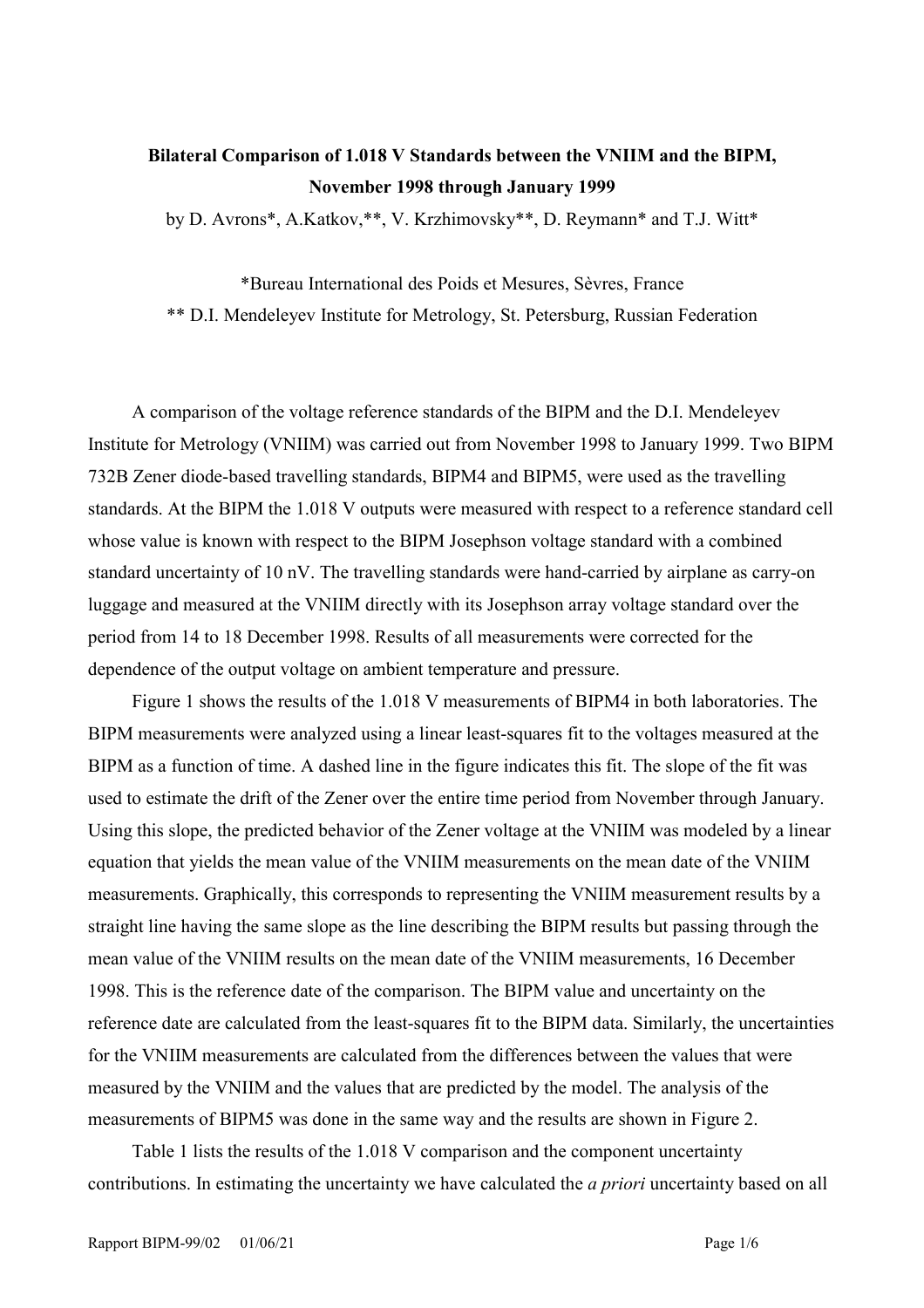known sources except that associated with the stability of the standards when transported. We compare this with the *a posteriori* uncertainty estimated by the standard deviation of the mean of the results from the two travelling standards. With only two travelling standards, the uncertainty of the latter is comparable to the uncertainty itself. If the *a posteriori* uncertainty is significantly greater than the *a priori* uncertainty, we assume that a standard has changed in an unusual way and that we must use the *a posteriori* uncertainty in calculating the final uncertainty. In this comparison the estimated *a priori* uncertainty is in excellent agreement with the *a posteriori* uncertainty.

Uncertainties in the BIPM measurements of the temperature and pressure coefficients would lead to a type B uncertainty if only one travelling standard was used. In the case of more than one, we do not expect significant correlation among the corrections for different standards and in our uncertainty table they are treated as type A uncertainties.

The final results of the comparison are presented as the difference between the value assigned to a 1.018 V standard by the VNIIM,  $U_{\text{VNIIM}}$ , and that assigned by the BIPM,  $U_{\text{BIPM}}$ , on the reference date. The result is

$$
U_{\text{VNIM}} - U_{\text{BIPM}} = 0.00 \text{ }\mu\text{V};
$$
  $u_c = 0.03 \text{ }\mu\text{V}$  on 1998/12/16,

where  $u_c$  is the combined type A and type B standard uncertainty from both laboratories. This is a remarkably good result. Our experience normally leads us to expect typical values of the order of 0.050 µV for the transfer uncertainty.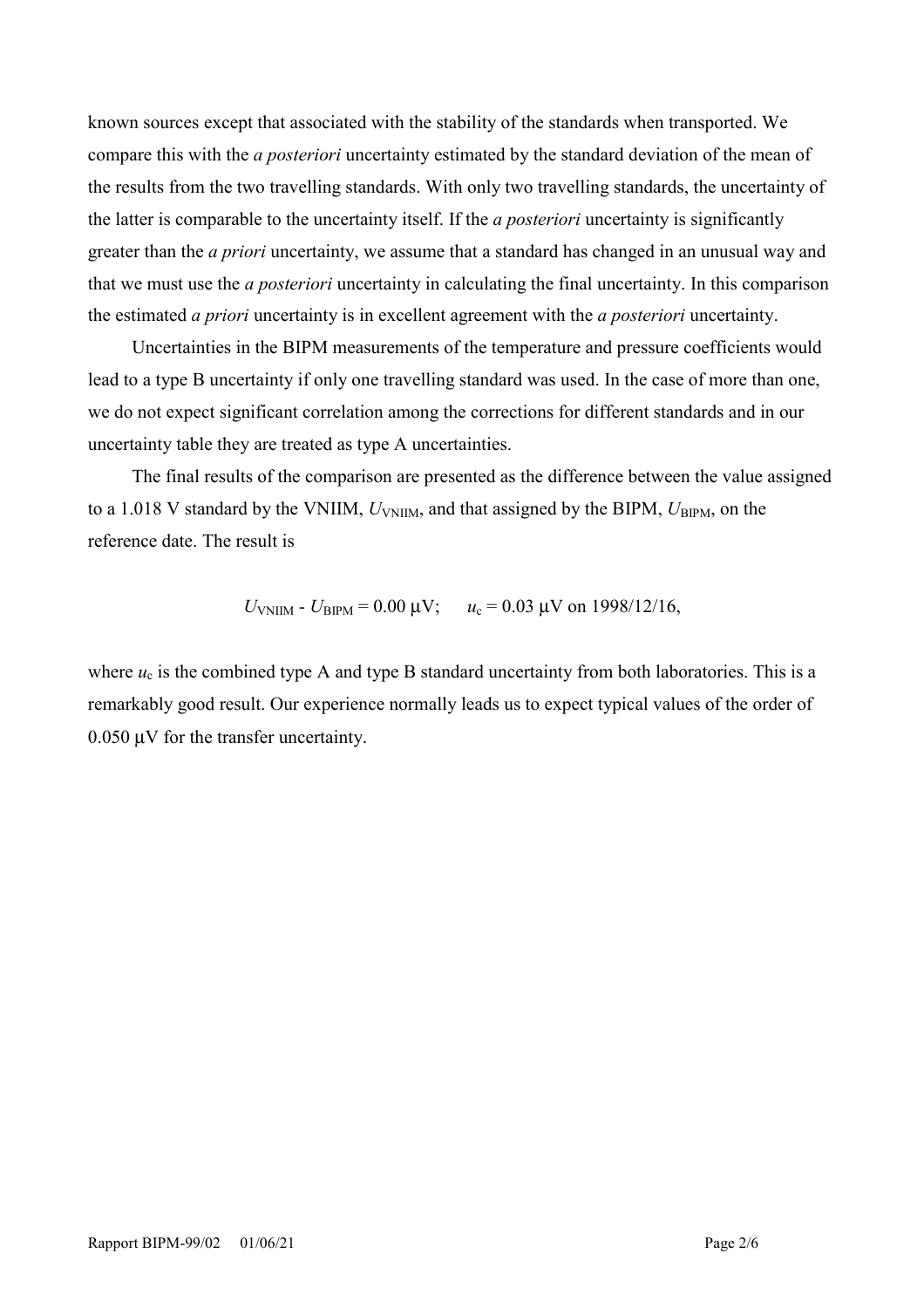

Figure 1 Values of the 1.018 V output of BIPM4 during the comparison: Corrections for temperature and pressure have been applied. The dashed straight line indicates the result of a linear least-squares fit to the BIPM results.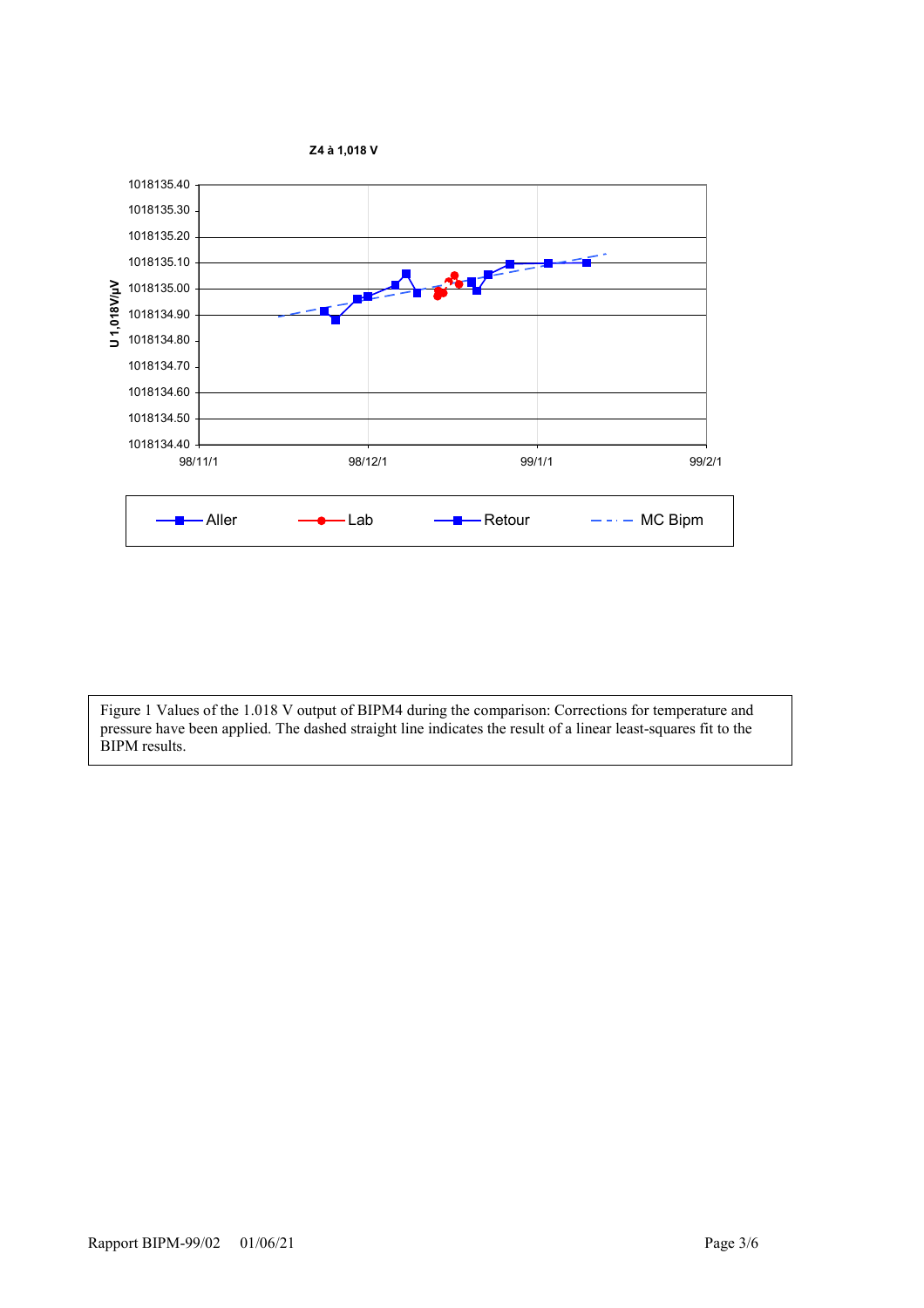



Figure 2. Values of the 1.018 V output of BIPM5 during the comparison: Corrections for temperature and pressure have been applied. The dashed straight line indicates the result of a linear least-squares fit to the BIPM results.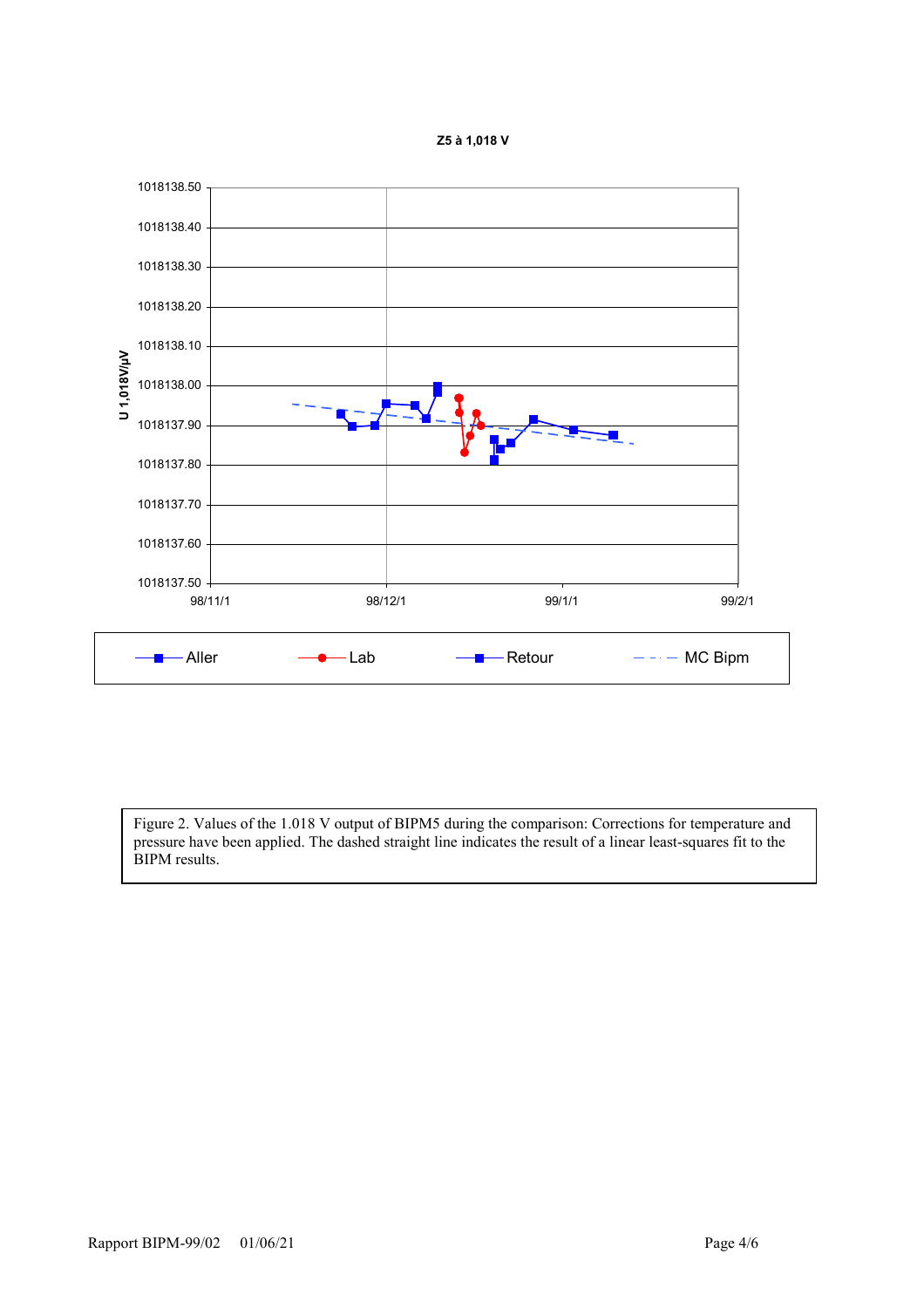Table 1. Results of the VNIIM/BIPM bilateral comparison of 1.018 V standards using Zener travelling standards: Mean Date 16 December 1998. Uncertainties are  $1-\sigma$  estimates.

|                | VNIIM/BIPM Bilateral voltage comparison using travelling Zener standards BIPM4 and<br>BIPM <sub>5</sub> . |                             |             |                                                |
|----------------|-----------------------------------------------------------------------------------------------------------|-----------------------------|-------------|------------------------------------------------|
|                | Units are µV                                                                                              |                             |             |                                                |
|                |                                                                                                           | BIPM4@1.018 V BIPM5@1.018 V |             |                                                |
| $\mathbf 1$    | VNIIM value, $U_{\text{VNIM}}$                                                                            | 1018135.007                 | 1018137.915 |                                                |
| $\overline{2}$ | VNIIM unc (A)                                                                                             | 0.010                       | 0.019       | r                                              |
| 3              | VNIIM unc (B)                                                                                             | 0.022                       | 0.022       | S                                              |
| 4              | VNIIM unc (total)                                                                                         | 0.024                       | 0.029       |                                                |
| 5              | BIPM value, $U_{\text{BI}}$                                                                               | 1018135.017                 | 1018137.903 |                                                |
| 6              | BIPM unc (A)                                                                                              | 0.009                       | 0.013       | t                                              |
| $\overline{7}$ | BIPM unc (B)                                                                                              | 0.010                       | 0.010       | $\boldsymbol{u}$                               |
| 8              | BIPM unc (tot)                                                                                            | 0.013                       | 0.016       |                                                |
| 9              | pc & tc unc, uncorrelated                                                                                 | 0.006                       | 0.006       | v                                              |
| 10             | tot rss uncorr for each Zener                                                                             | 0.013                       | 0.024       | $w = rss(r,t,v)$                               |
| 11             | $U_{\text{VNIIM}}$ - $U_{\text{BIPM}}$                                                                    | $-0.010$                    | 0.012       |                                                |
| 12             | mean $U_{\text{VNIIM}}$ - $U_{\text{BIPM}}$                                                               | 0.001                       |             |                                                |
| 13             | unc of transfer                                                                                           | 0.011                       |             | X                                              |
| 14             | a priori type A unc for 2<br>Zeners                                                                       | 0.011                       |             | $y=1/\sqrt{\sqrt{2}+{w_4}^2+{w_5}^2}$          |
| 15             | Total unc of comparison                                                                                   | 0.027                       |             | $Z = rSS(X, S_4, U_4)$<br>$= rss(x, s_5, u_5)$ |
|                | mean date yy/mm/dd                                                                                        | 98/12/16                    | 98/12/16    |                                                |

References to Table 2.

1, 2, 3 and 4 are the VNIIM value, type A, type B and combined uncertainties;

2, The stability of the Zeners can be described by flicker noise (1/*f* noise) with a floor value of about 1 to 2 parts in  $10^8$ . If the VNIIM results for BIPM 4 from each day are used in a linear least-squares fit, the standard deviation of the residuals is 0.020. With respect to the model that assumes a constant drift rate of the travelling standard, the standard deviation of the value assigned by the VNIIM on the mean date of the VNIIM measurements, is the standard deviation of the residuals divided by the square root of the number of degrees of freedom (number of daily measurement results minus two) or about 0.010, if the daily measurement values are uncorrelated. But, in fact, they are correlated in a way that is difficult to estimate from the data. We therefore estimate a value between the two limits of 0.020 and 0.010 for the type A uncertainty and set it at 0.010. A similar argument was applied for the estimated type A uncertainty for BIPM 5.

5, 6, 7 and 8 are the BIPM value, type A, type B and combined uncertainties.

9 is the root-sum-square (rss) total uncertainty associated with the corrections for temperature and pressure; uncertainties in the pressure and thermistor measurements are negligible and that the total uncertainty is dominated by that of the coefficients.

10 is the total *a priori* combined type A uncertainty for each Zener. This is the rss of 2, 6 and 9.

11 is the comparison result from each Zener.

12 is the mean difference for all *n* (=2) Zeners.